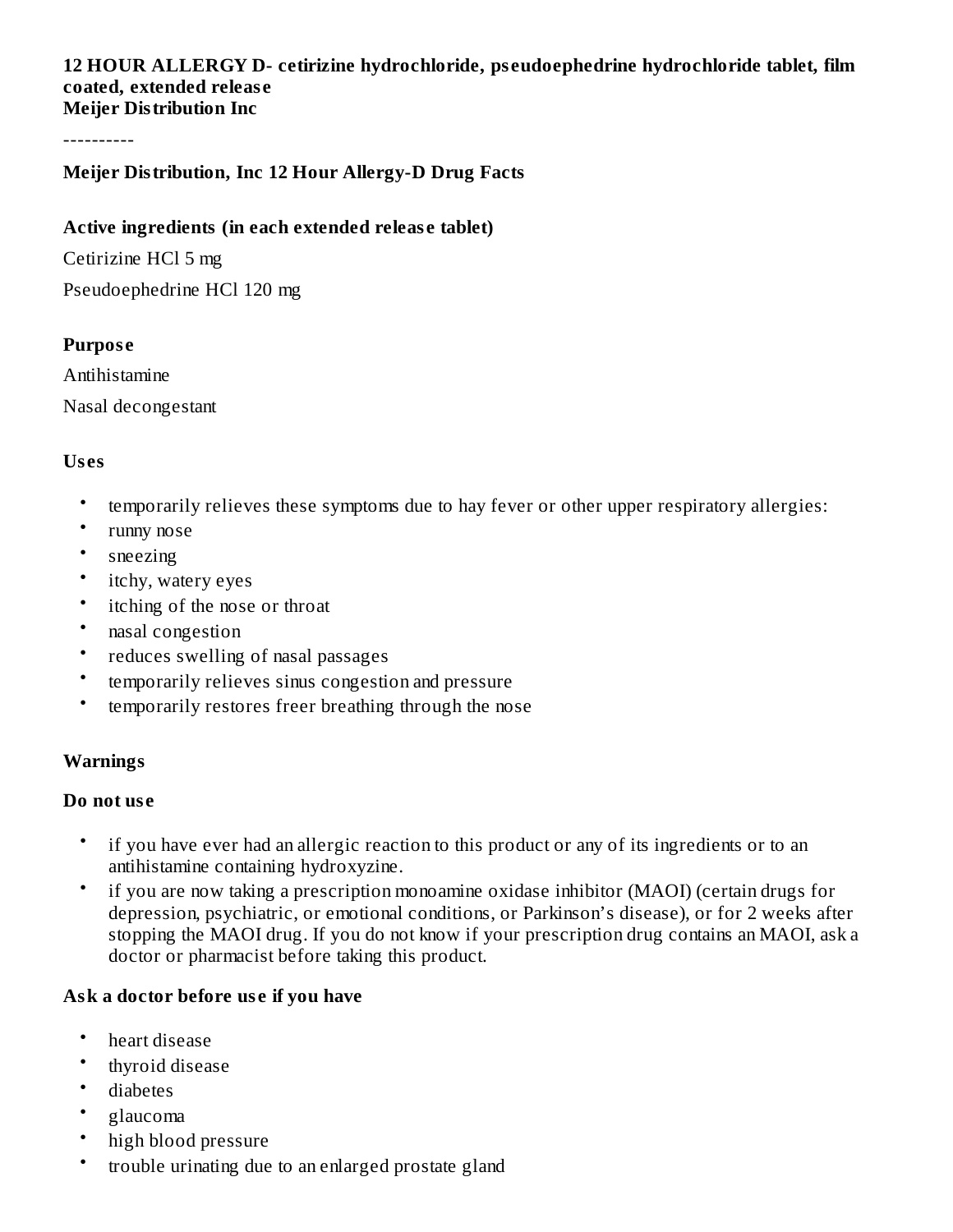• liver or kidney disease. Your doctor should determine if you need a different dose.

#### **Ask a doctor or pharmacist before us e if you are**

taking tranquilizers or sedatives.

#### **When using this product**

- **do not us e more than directed**
- drowsiness may occur
- avoid alcoholic drinks
- alcohol, sedatives, and tranquilizers may increase drowsiness
- be careful when driving a motor vehicle or operating machinery

#### **Stop us e and ask a doctor if**

- an allergic reaction to this product occurs. Seek medical help right away.
- you get nervous, dizzy, or sleepless
- symptoms do not improve within 7 days or are accompanied by fever

#### **If pregnant or breast-feeding:**

- if breast-feeding: not recommended
- if pregnant: ask a health professional before use.

#### **Keep out of reach of children.**

In case of overdose, get medical help or contact a Poison Control Center right away. (1-800-222-1222)

#### **Directions**

• do not break or chew tablet; swallow tablet whole

| adults and children 12 years and over  | take 1 tablet every 12 hours; do not take more<br>than 2 tablets in 24 hours. |
|----------------------------------------|-------------------------------------------------------------------------------|
| adults 65 years and over               | ask a doctor                                                                  |
| children under 12 years of age         | ask a doctor                                                                  |
| consumers with liver or kidney disease | ask a doctor                                                                  |

## **Other information**

- store between 20° to 25°C (68° to 77°F)
- **do not us e if blister unit is broken or torn**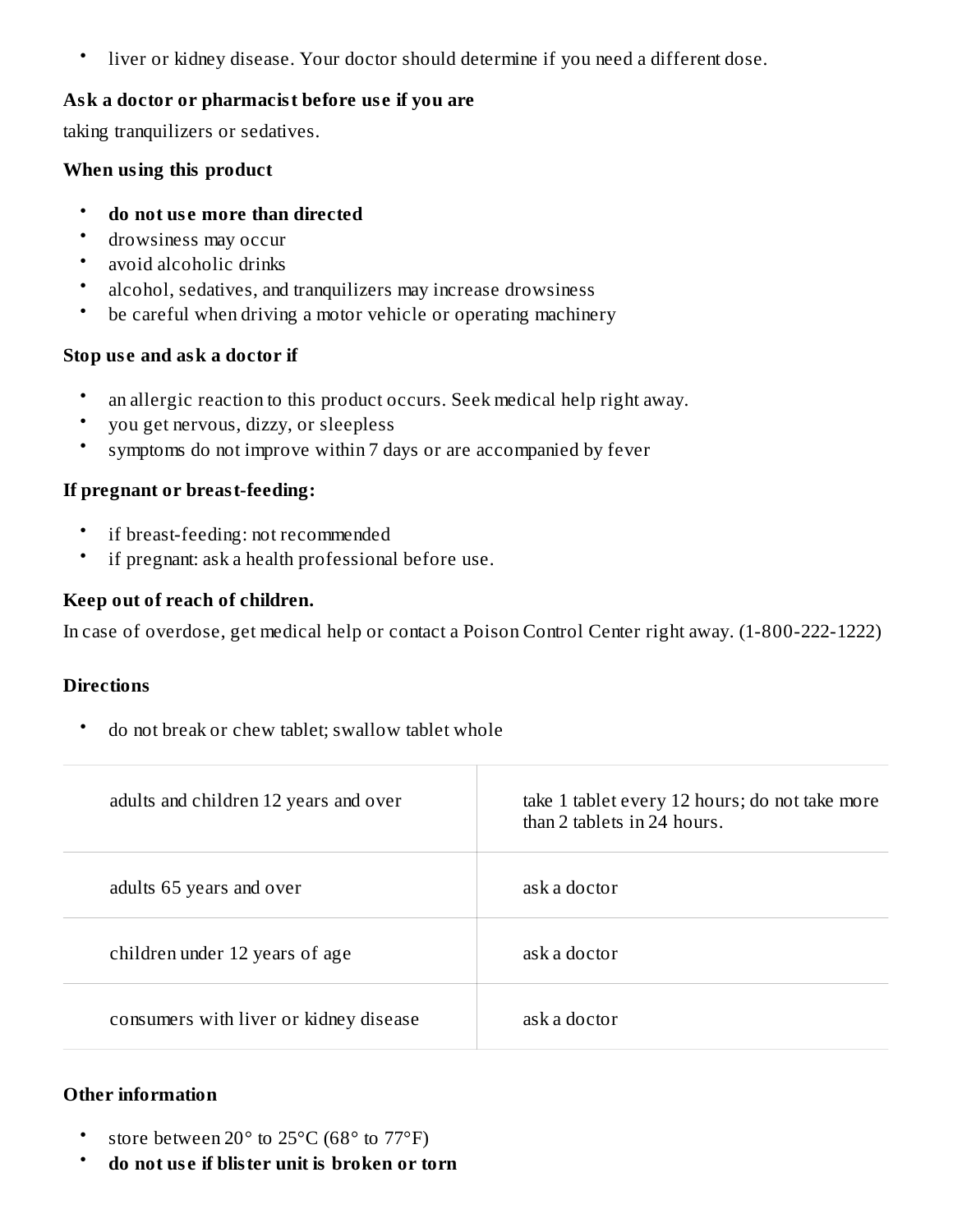- see side panel for lot number and expiration date
- meets USP *Dissolution Test 2*

### **Inactive ingredients**

colloidal silicon dioxide, hypromellose, lactose monohydrate, low-substituted hydroxypropyl cellulose, magnesium stearate, microcrystalline cellulose, polyethylene glycol, polyvinyl alcohol, talc, titanium dioxide

### **Questions or comments?**

**1-800-719-9260**

## **Package/Label Principal Display Panel**

Compare to Zyrtec-D $^{\circledR}$  active ingredients ALLERGY & CONGESTION 12 hour allergy-D Cetirizine Hydrochloride and Pseudoephedrine Hydrochloride Extended-Release Tablets, 5 mg/120 mg Antihistamine | Nasal Decongestant INDOOR & OUTDOOR ALLERGIES 12 HOUR RELIEF OF: Sneezing; Runny Nose; Sinus Pressure; Watery, Itchy Eyes; Itchy Throat or Nose; Nasal Congestion ORIGINAL PRESCRIPTION STRENGTH 12 Extended-Release Tablets | actual size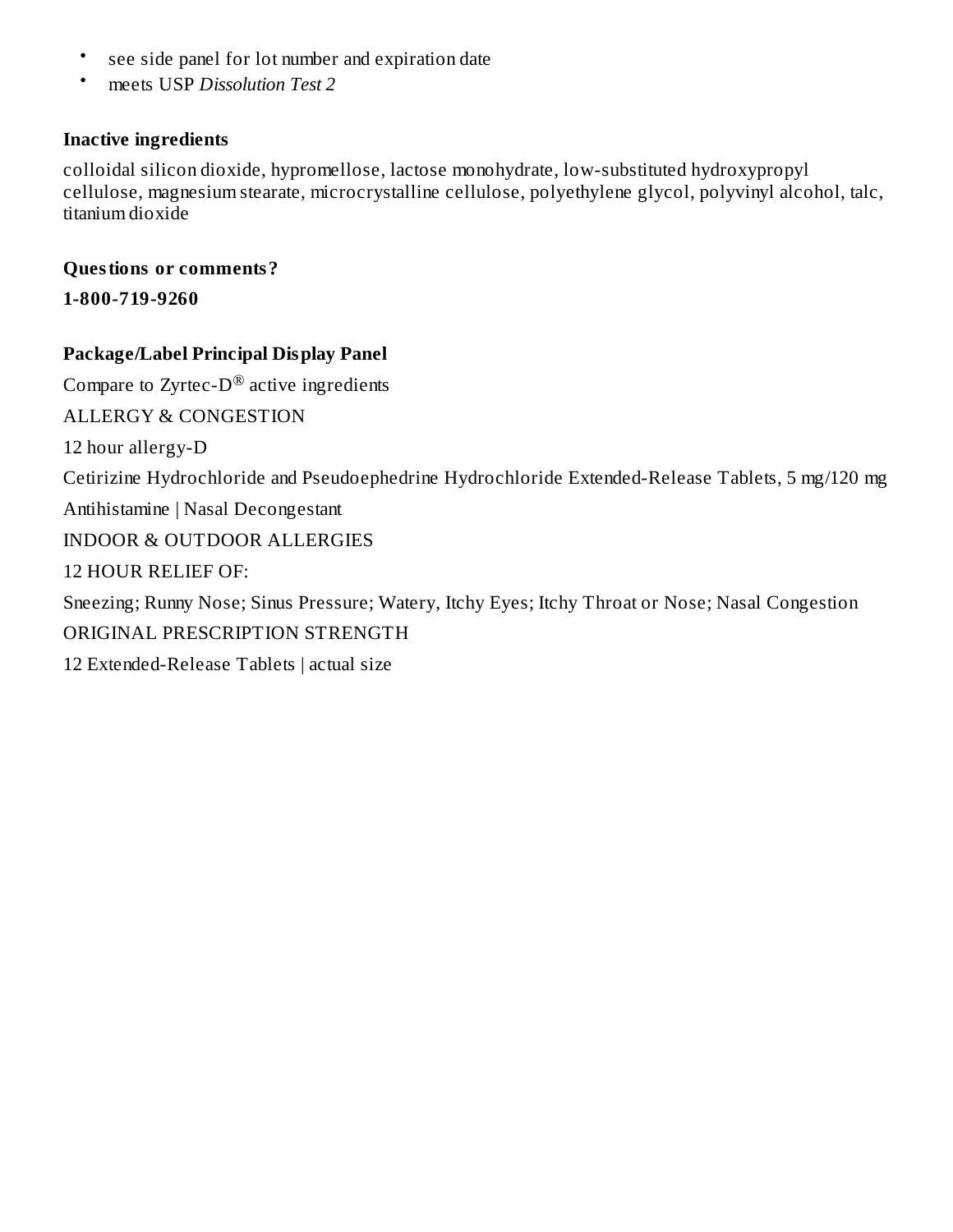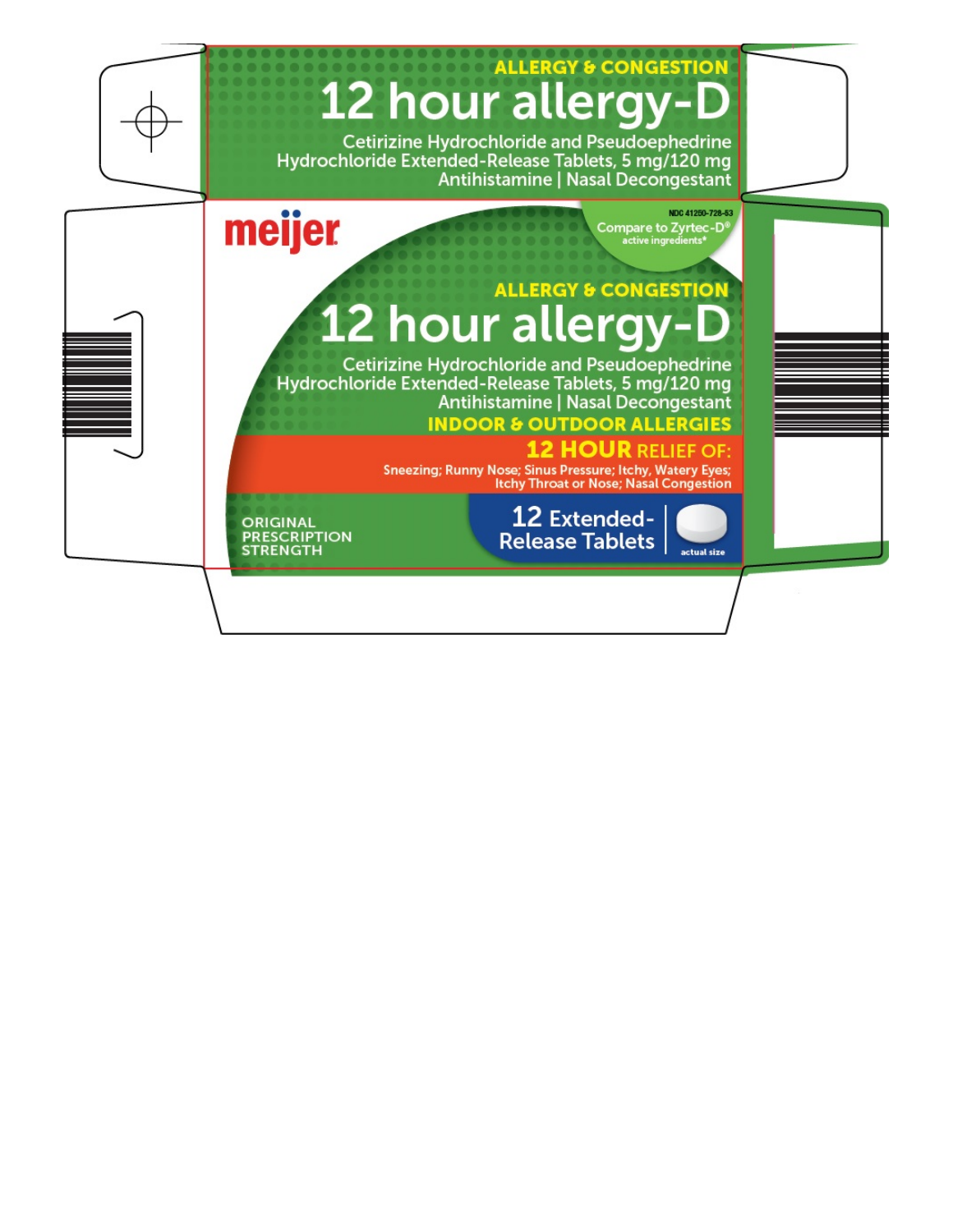

| <b>12 HOUR ALLERGY D</b> |
|--------------------------|
|--------------------------|

cetirizine hydrochloride, pseudoephedrine hydrochloride tablet, film coated, extended release

| <b>HUMAN OTC DRUG</b>                                                                                                                            | Item Code (Source) |  | NDC:41250-728 |                                                                         |  |  |  |  |  |
|--------------------------------------------------------------------------------------------------------------------------------------------------|--------------------|--|---------------|-------------------------------------------------------------------------|--|--|--|--|--|
| ORAL                                                                                                                                             |                    |  |               |                                                                         |  |  |  |  |  |
|                                                                                                                                                  |                    |  |               |                                                                         |  |  |  |  |  |
| <b>Active Ingredient/Active Moiety</b>                                                                                                           |                    |  |               |                                                                         |  |  |  |  |  |
| <b>Ingredient Name</b>                                                                                                                           |                    |  |               |                                                                         |  |  |  |  |  |
| <b>CETIRIZINE HYDRO CHLORIDE (UNII: 640047KTOA) (CETIRIZINE -</b><br>UNII: YO 726 1ME24)                                                         |                    |  |               | 5 <sub>mg</sub>                                                         |  |  |  |  |  |
| <b>PSEUDO EPHEDRINE HYDRO CHLO RIDE (UNII: 6 V9 V2RYJ8 N) (PSEUDO EPHEDRINE</b><br><b>PSEUDOEPHEDRINE</b><br>- UNII:7CUC9DDI9F)<br>HYDROCHLORIDE |                    |  |               | $120$ mg                                                                |  |  |  |  |  |
|                                                                                                                                                  |                    |  |               |                                                                         |  |  |  |  |  |
|                                                                                                                                                  |                    |  |               |                                                                         |  |  |  |  |  |
| <b>Ingredient Name</b>                                                                                                                           |                    |  |               |                                                                         |  |  |  |  |  |
| <b>SILICON DIO XIDE (UNII: ETJ7Z6 XBU4)</b>                                                                                                      |                    |  |               |                                                                         |  |  |  |  |  |
| HYPROMELLOSE, UNSPECIFIED (UNII: 3NXW29V3WO)                                                                                                     |                    |  |               |                                                                         |  |  |  |  |  |
| LACTOSE MONOHYDRATE (UNII: EWQ57Q8I5X)                                                                                                           |                    |  |               |                                                                         |  |  |  |  |  |
| LOW-SUBSTITUTED HYDRO XYPROPYL CELLULOSE, UNSPECIFIED (UNII: 2165RE0K14)                                                                         |                    |  |               |                                                                         |  |  |  |  |  |
| MAGNESIUM STEARATE (UNII: 70097M6I30)                                                                                                            |                    |  |               |                                                                         |  |  |  |  |  |
| MICRO CRYSTALLINE CELLULO SE (UNII: OP1R32D61U)                                                                                                  |                    |  |               |                                                                         |  |  |  |  |  |
|                                                                                                                                                  |                    |  |               | <b>Basis of Strength</b><br><b>CETIRIZINE HYDROCHLORIDE</b><br>Strength |  |  |  |  |  |